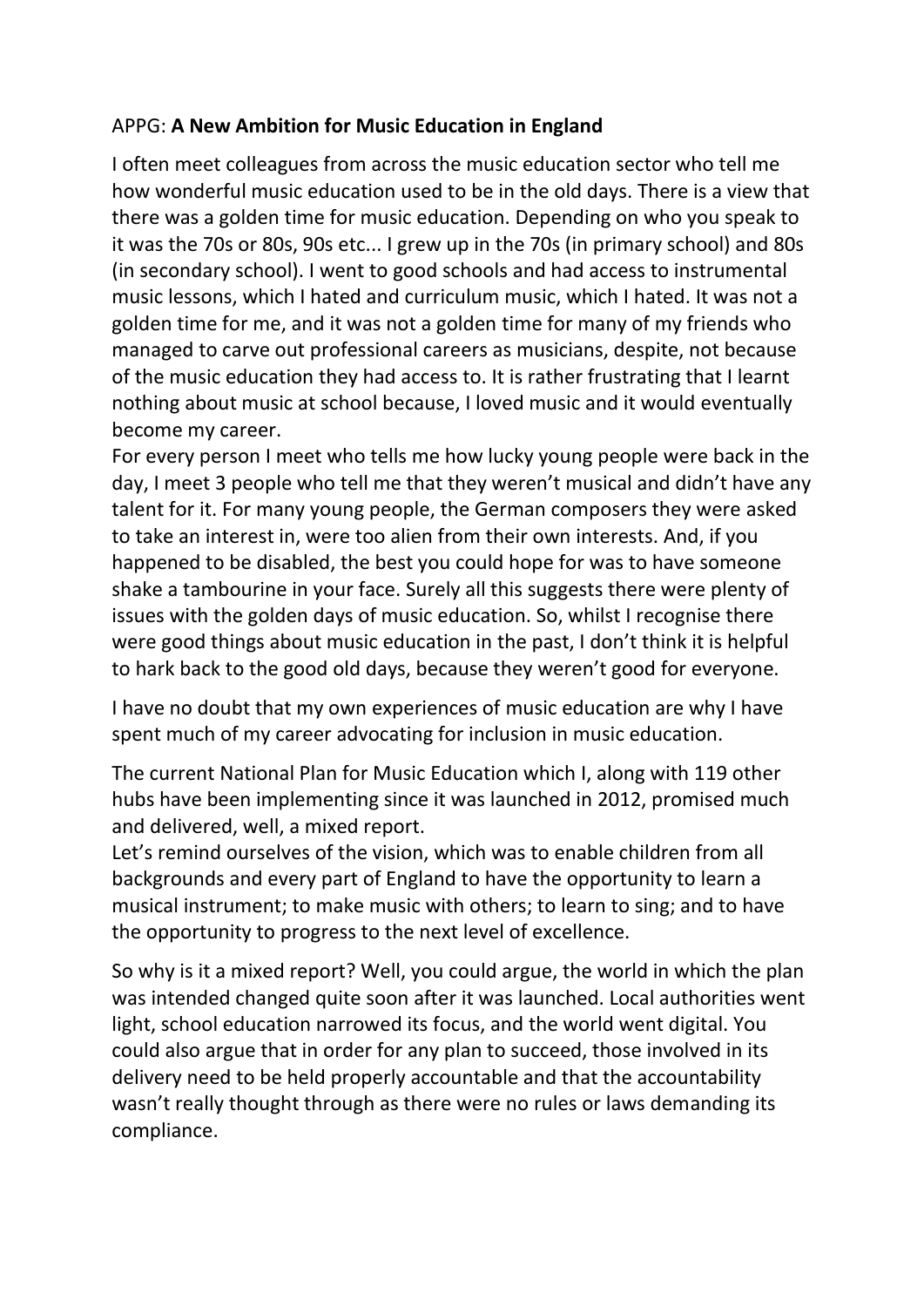You could argue that when the NPME referred to "all children", many in the music education sector understood this to mean "all children that are easy to reach and can afford to take part".

Finally, you could argue that there wasn't enough money behind the NPME and as a result the investment ended up being spread too thinly with just a few pounds spent on every child.

Now, I accept all of these reasons had an impact on the effectiveness of the NPME, but this didn't stop high quality innovative music education being provided by many music education hubs and schools through partnerships with orchestras and conservatoires and concert halls and community music organisations.

At the heart of the plan was the idea of partnership. It was **Aristotle**, who said "the whole is greater than the sum of its parts". Where this philosophy was carried out effectively, we see the greatest impact. We see the most expansive opportunities for children and young people, we see the strongest and most sustainable programmes. We see musical inclusion.

I believe 'collective impact' sits at the heart of an effective strategy for the delivery of music education in England. If we can harness and channel the totality of the current investment in music education, galvanising resources from MEHs, National Youth Music Organisations, CATs, National Foundation for Youth Music funded organisations, NPO funded organisations, schools, music charities, music industry, trusts and foundations, etc… etc… we might truly create a golden age for music education.

So, **my first hope** for the revised National Plan for Music Education is that the role of partnerships is restated and amplified.

After all, a sector that was built on the idea of being in concert and ensemble should know how to play together.

**My second hope** for the revised National Plan for Music Education is largely dependent on effective partnerships. Many children, particularly those, where there is a perception that they are hard to reach or expensive to provide for, have traditionally missed out on music. We must not let this happen again which is why inclusion must be hard-wired into the revised plan from the very beginning and not a foot note that is open to interpretation. No child living in difficult circumstances should forgo a music lesson because all the many organisations providing musical opportunities can't agree who's going to pay.